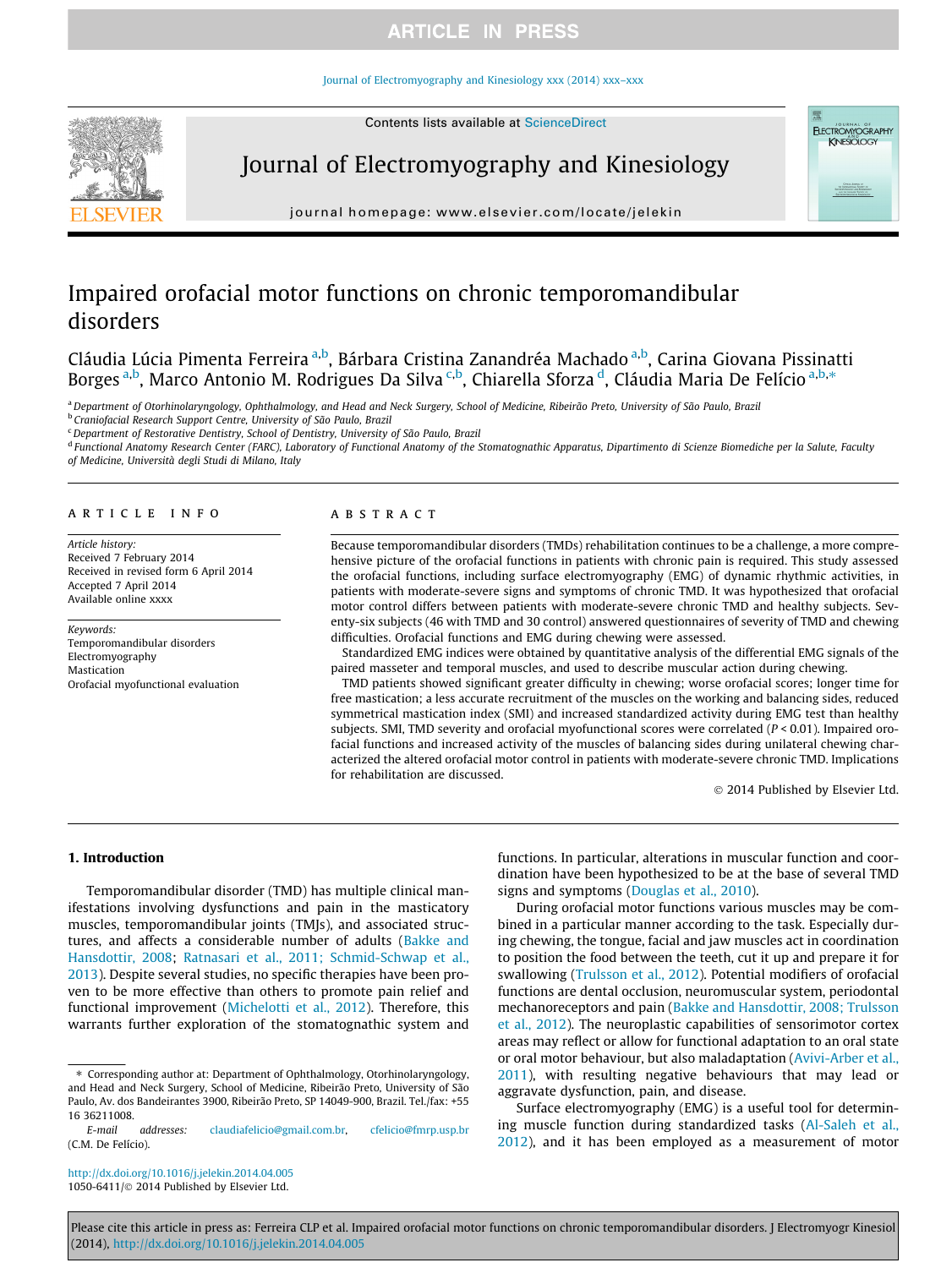<span id="page-1-0"></span>adaptation [\(Hellmann et al., 2011\)](#page-6-0). EMG can be used to record both static (isometric; rest, teeth clenching) and dynamic rhythmic (chewing) activities. Both kinds of tasks use the same group of muscles, but rhythmic movements require a different control of muscular activities, where contraction and decontraction should be carefully coordinated among agonist and antagonist muscles. To describe complex harmonic motion and investigate the combined and coordinate action of couples of structures, the Lissajous plot has been proposed since 1857. In dental research, the method has been used to graphically show the co-operative work of masticatory muscles since 1988 [\(Kumai, 1988, 1993\)](#page-6-0). [Ferrario and Sforza, 1996; Ferrario et al., 2004; Tartaglia et al.,](#page-6-0) [2008; Sforza et al., 2010](#page-6-0)) devised a quantitative analysis of the differential EMG signals of the paired masseter and temporal muscles, and used them to describe the coordinated action of these muscles during human standardized chewing. Even if the first papers using this method analyzed patients with TMD ([Kumai, 1993\)](#page-6-0), it seems that its potentialities have been little explored in TMD.

Additionally, clinical evaluation is considered essential for diagnosis of orofacial myofunctional disorders [\(Mangilli et al., 2012\)](#page-6-0). The Orofacial Myofunctional Evaluation with Scores Protocol (OMES Protocol) provides information about the components and functions of the stomatognathic system and was validated for patients with TMD [\(De Felício et al., 2012b](#page-5-0)). This protocol has been combined with a subjective scale about difficulties to chew and a validated questionnaire to determine the perception severity of TMD, the ProTMDmulti-Part II, that allows differentiating between control subjects and TMD patients ([De Felício et al., 2009, 2012a,b,](#page-5-0) [2013\)](#page-5-0).

The objective of the present study was to investigate the characteristics of the orofacial motor functions of subjects with chronic TMD (duration longer than 6 months) showing moderate-severe signs and symptoms.

It was hypothesized that the orofacial motor control differs between patients with moderate-severe chronic TMD and healthy subjects, and it is correlated with TMD severity.

According to our knowledge, this is the first study to investigate orofacial motor functions by using valided clinical protocols and analysis of the differential EMG signals (Lissajous plot).

## 2. Materials and methods

#### 2.1. Subjects

Ninety-seven consecutive patients who came to our institution for treatment of orofacial pain and TMD, and 50 healthy subjects without TMD complaints, were examined for diagnosis and responded to a questionnaire of signs and symptoms. Healthy subjects were recruited among institution staff and relatives of the patients. Forty-six patients with chronic TMD (duration > 6 months) of moderate-severe intensity (TMD group: 46 women, mean  $\pm$  SD age 33.7  $\pm$  11.0 years), and 30 healthy women (Control group, mean  $\pm$  SD age 29.2  $\pm$  8.9 years), matched for age to TMD patients, were selected.

#### 2.1.1. Inclusion criteria

TMD group: to present TMD, according to the Research Diagnostic Criteria for TMD (RDC/TMD), axis I ([Dworkin and](#page-6-0) [LeResche, 1992](#page-6-0)), with chronic and moderate-severe symptomatology based on the ProTMDmulti-part II questionnaire ([De Felício](#page-5-0) [et al., 2009\)](#page-5-0).

Control group: to present Angle occlusal Class I, overbite and overjet between 2 and 4 mm, and no TMD based on the RDC/TMD.

The selected patients showed bilateral TMD, with muscle diagnoses (RDC/TMD group I) associated to disk displacement with reduction (DDR) (RDC/TMD group IIa,  $n = 3$ ), or DDR and arthralgia  $(n = 25)$ , or arthralgia alone  $(n = 18)$ .

The exclusion criteria, for both groups, were: tooth absence; denture use; crossbite; dental pain or periodontal problems; pregnancy; neurological or cognitive deficits; previous or current tumors or traumas in the head and neck region; current or previous orthodontic, orofacial myofunctional or TMD treatments; current use of analgesic, anti-inflammatory and psychiatric drugs.

This study was approved by the institutional Ethics Committee and all subjects gave written informed consent to participate.

#### 2.2. Data collection

During data collection, each examination was performed by independent examiners, blinded to the outcome of the other ones.

Subjects were examined by an experienced examiner and calibrated for classification according to the RDC/TMD [\(Dworkin and](#page-6-0) [LeResche, 1992\)](#page-6-0). Also, during muscle and TMJ palpations the subjects were asked to assign a value on a numeric rating scale (VAS; endpoints: 0 no pain and 10 extreme pain).

Another examiner applied the ProTMDmulti-part II questionnaire. Subjects were asked to indicate the severity of muscular pain, joint pain, neck pain, otalgia, tinnitus, ear fullness, tooth sensitivity, joint noise, difficulty to swallow and to speak by means of a numerical scale. The total severity score varies between zero (absence) and 400 (the highest possible severity). For detailed information see [De Felício et al. \(2009, 2012a\).](#page-5-0)

#### 2.2.1. Self-perception of difficulties to chew

Next, subjects were asked to think about their difficulty in chewing each of nine foods (Fig. 1), and to attribute scores on a 10-point scale in which 1 indicated the lowest difficulty to chew and 10 the highest. The difficulty to chew was obtained by the sum of the scores attributed.

#### 2.2.2. Orofacial myofunctional evaluation

An experienced speech pathologist evaluated the subjects individually and later complemented by analysis of recorded images. Appearance/posture, mobility performance of stomatognathic system components, respiration, deglutition, bite and signs of alteration during chewing were assessed according to the OMES Protocol ([De Felício et al., 2012b](#page-5-0)).

To test chewing from a clinical point of view, a chocolate-flavored stuffed Bono® cookie (Nestlé, São Paulo, SP, Brazil) was used. The subject was instructed to chew in the usual manner (free chewing). Masticatory type analysis was performed using the expanded OMES protocol ([Felício et al., 2010](#page-6-0)) which contains a 10-point scale, with 1 indicating failure to chew and 10 indicating



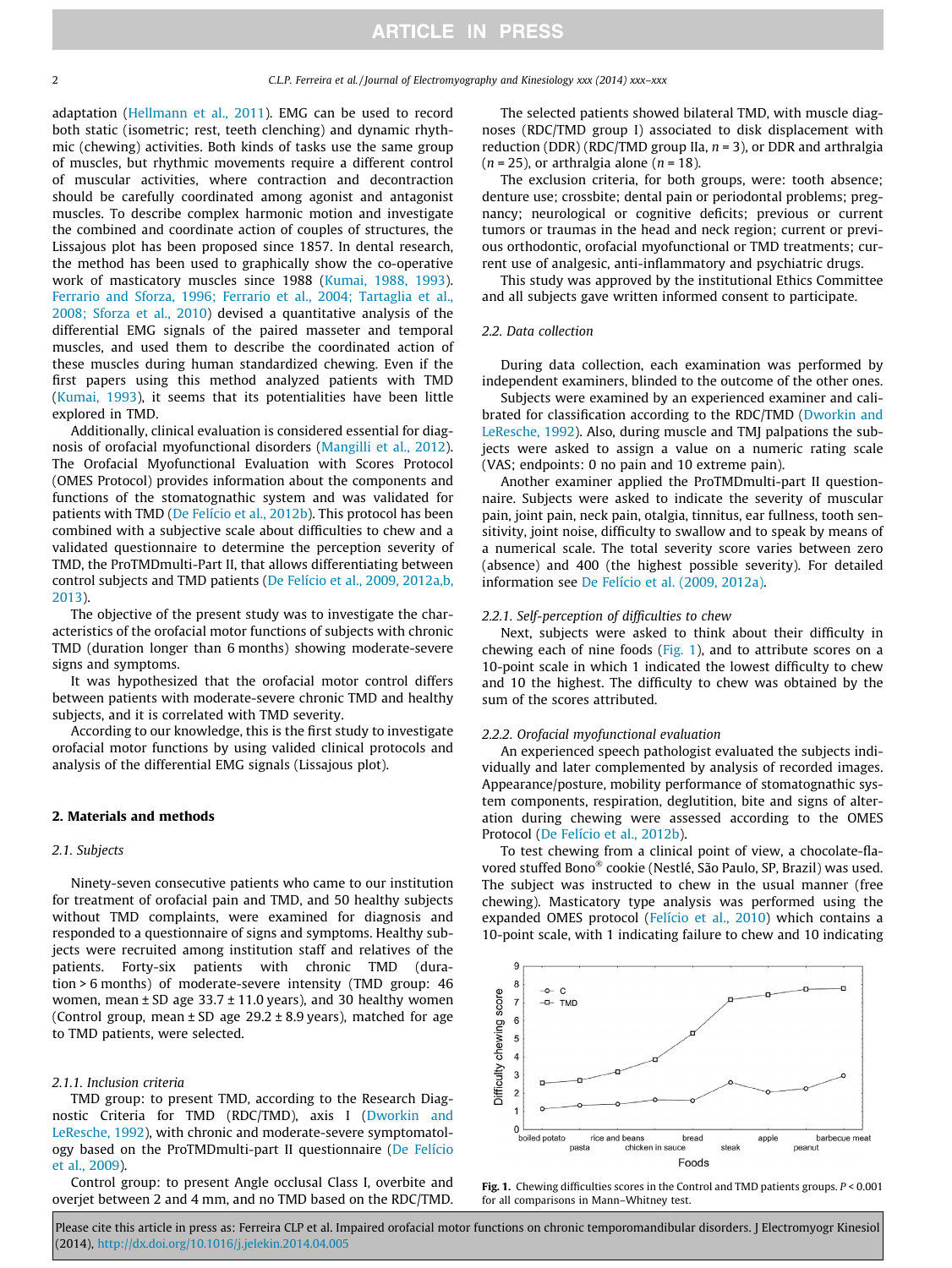bilateral and alternate chewing. Intermediate scores were assigned according to masticatory strokes side/local of the oral cavity as follows:

- Simultaneously bilateral: on both sides 95% of the times = score 8.
- Unilateral preference grade 1: on the same side 61–77% of the times = score 6.
- Unilateral preference grade 2: on the same side 78–94% of the times = score 4.
- Chronic unilateral: on the same side 95–100% of the times or masticatory strokes occurring in the region of the incisors and canines = score 2.

The total score of orofacial myofunctional condition was obtained from the sum of the scores attributed to each item.

The time spent to consume the food was measured with a digital chronometer (Q&Q Stop Watch HS43, Mailand, China) which was started after the food was placed in the oral cavity and stopped after the final deglutition of each portion. The total time was obtained by sum of the partial times.

#### 2.2.3. Electromyographic (EMG) recordings and measurements

The masseter and anterior temporal muscles of both sides (left and right) were examined. Disposable silver/silver chloride bipolar surface electrodes (diameter 10 mm, interelectrode distance 21 ± 1 mm; Double; Hal Ind. Com. Ltda., São Paulo, SP, Brasil) were positioned on the muscle bellies parallel to the muscle fibers ([Hermens et al., 2000](#page-6-0)). A disposable reference electrode was applied to the forehead. Before electrode placement, the skin was cleaned with ethanol to reduce its impedance.

EMG activity was recorded using a computerized instrument (Freely, De Götzen srl; Legnano, Milano, Italy). The analogue EMG signal was amplified and digitized (gain 150, peak-to-peak input range 28  $\mu$ V, 12 b resolution, 2000 Hz A/D sampling frequency, theoretical resolution 16  $\mu$ V) using a differential amplifier with a high common mode rejection ratio (CMRR = 105 dB in the range 0–60 Hz, input impedance 10 G $\Omega$ ), and filtered (analogue filtering: low-pass filter with a bandwidth in the frequency range 0–580 Hz; digital filtering: range 30–400 Hz; band-stop for common 50 Hz interference with a notch filter, approximate range 47–53 Hz).

To standardize the EMG potentials, two 10 mm-thick cotton rolls were positioned on the mandibular second premolar/first molars of each subject, and a 5 s of maximum voluntary contraction (MVC) was recorded. Subsequently, EMG activity was recorded in the dynamic condition over a period of 15 s – unilateral, left and right, chewing ([Sforza et al., 2010; Tartaglia et al.,](#page-6-0)  $2008$ ) of pre-softened sugarless gum (1.5 g; Trident<sup>®</sup> Cadbury Adams, Bauru, SP, Brazil). An observer monitored the execution of the task so that the gum would be kept on the programmed side. The recordings were started after the third masticatory stroke. The tests were repeated in the same session. To avoid any fatigue effect, a rest period of at least 3 min was allowed between trials.

For each of the four analyzed muscles, the mean EMG potential evaluated on the most constant 3-s interval of MVC with cotton trial (mean of the root mean squared, RMS, calculated in 25-ms temporal windows) was set at 100%, and all EMG potentials obtained during chewing were expressed as a percentage of this value.

Bivariate analysis of the EMG potentials recorded from the four tested muscles during each chewing test was performed. In a Cartesian axis representation (Lissajous plot), the x-coordinate represents the differential left–right masseter activity and the y-coordinate the temporal differential activity. Within each subject and chewing test, differential data were normally distributed: from the pairs of co-ordinates, Hotelling's 95% confidence ellipses were

calculated (unit:  $\mu V^2 / \mu V^2 \times 100$ ) ([Ferrario et al., 2004; Tartaglia](#page-6-0) [et al., 2008; Sforza et al., 2010;](#page-6-0) [De Felício et al., 2013\)](#page-5-0). The following indices were computed:

Dynamic condition (chewing test)

- The masticatory frequency, resulting as the number of cycles/s.
- The area of the confidence ellipse (Hotelling's 95%) of the simultaneous differential right–left masseter and temporal standardized activity extracted from each cycle (Lissajous's plot). The confidence ellipse is a statistic computed to assess the repeatability of the masticatory muscle pattern of contraction. In subjects with a normal neuromuscular coordination, the centers of the ellipses describing unilateral chewings plotted as a Lissajous figure should be located in the first (right-side chewing) and third (left-side chewing) quadrants of a Cartesian coordinate system.
- The amplitude, the distance of the center of the ellipse from the center of the coordinate axes, which represents the differential activity of the muscles on the working side and on the balancing side.
- The phase angle (degree), angle between the x-axis and the line joining the center of the ellipse with the origin of the axes of a Cartesian coordinate system; it represents the relative activity of the masseter and temporal muscles. For right-side chewing, the phase range is 0–90 deg (first quadrant), and for left-side chewing the phase range is 180–270 deg (third quadrant). To directly compare right- and left-side chewing, this latter's phase was mirrored, subtracting 180 deg from its value.
- The global masticatory Impact Coefficient (IC,%), represents the global muscular activity computed as the mean EMG standardized potentials over time.
- The Impact per cycle (IC/cycle,%), calculated as the Impact/number of chewing cycles.
- The Symmetrical Mastication Index (SMI,%) was computed using the centers of the two confidence ellipses to assess whether the left- and the right-side chewing tests were performed with symmetrical muscular patterns. Two symmetrical tasks should have about the same amplitude (distance of the center of the ellipse from the origin of the axes) and a 180 deg difference between phases (angle between the x-axis and the center of the ellipse), before mathematical mirrowing. A symmetrical muscular pattern would then produce an SMI close to 100%.

[Fig. 2a](#page-3-0) and b are examples of the Lissajous Plot.

#### 2.3. Realiability/data reproductibility

Clinical diagnostic measures were determined for a second time in 20% of the subjects by a different examiner who was unaware of the previous results, and the following intra-class correlation coefficients (ICC) were found: jaw motion excursion range = 0.86, tenderness to palpation = 0.95; ProTMDmulti = 0.96; self-perception of difficulties to chew = 0.92; OMES categories: appearance/posture =  $0.88$ , mobility =  $0.90$ , functions =  $0.90$ .

The reproducibility of the EMG indices was calculated by the Student t-Test for paired samples, considering test–retest of 50% of the sample assessed during the same session. The Technical Error of Measurement (random error) was also computed as  $[\Sigma(D^2)]$  $2 \times N$ ]<sup>0.5</sup>, where *D* is the difference between the two repeated mea-surements, and N is the number of subjects [\(De Felício et al., 2009\)](#page-5-0). There were no statistically significant differences between EMG indices obtained in test and retest values, assessed during the same session ( $P > 0.05$ ). For all indices, the test-retest random error was lower than or close to the intragroup standard deviation, showing the good reproducibility of the indices.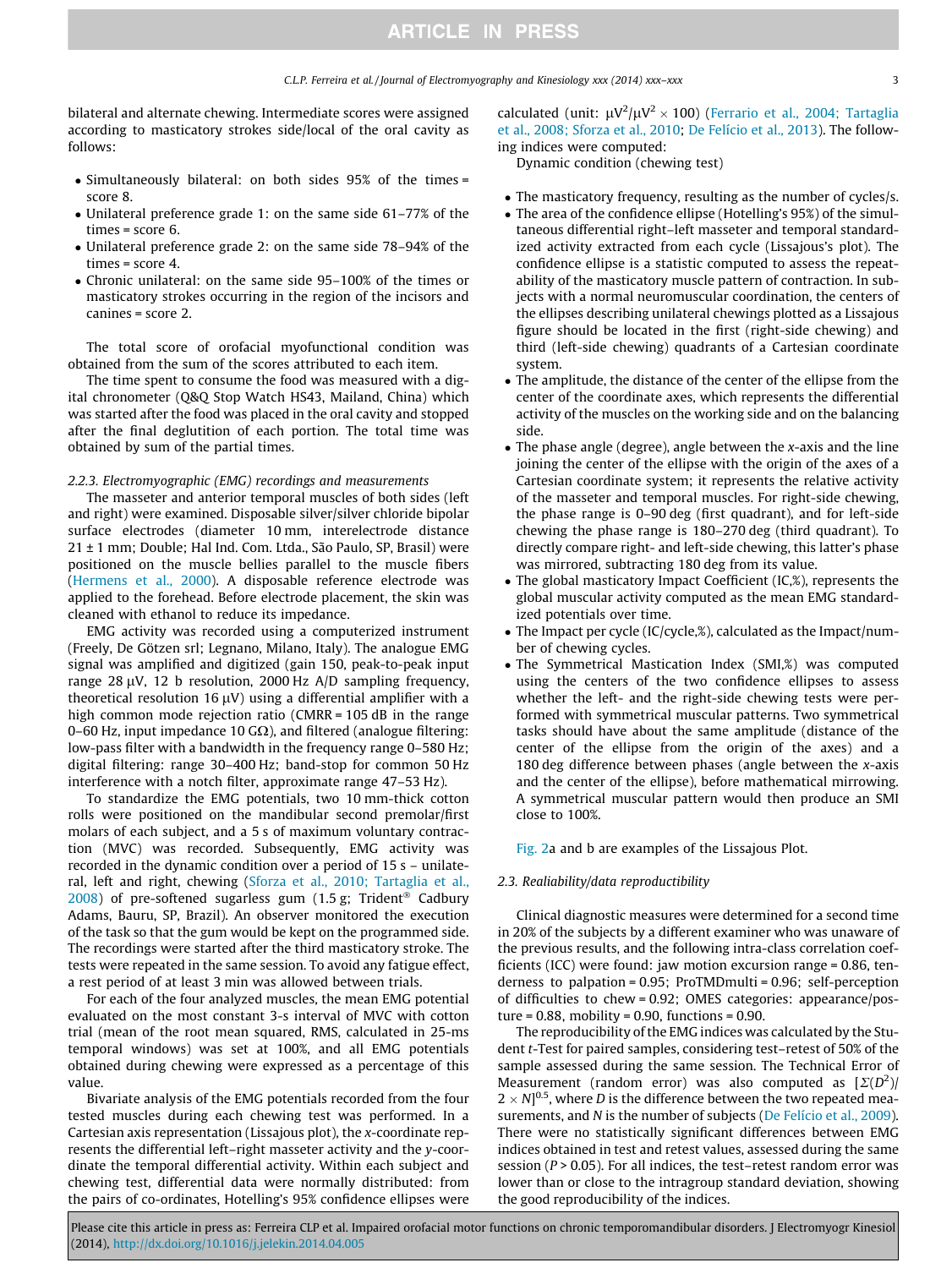4 C.L.P. Ferreira et al. / Journal of Electromyography and Kinesiology xxx (2014) xxx–xxx

<span id="page-3-0"></span>

Fig. 2. Lissajous plot of differential left-right masseter activity ( $x$ -coordinate = M) and differential left–right temporal activity (y-coordinate = T). Unit: % of maximum voluntary clench on cotton rolls. Each dot represents a single chewing cycle. The Hotelling's 95% confidence and standard ellipses are also drawn (left side: light grey; right side: dark grey). (a) Example of a control healthy subject, with good coordination and symmetry index (SMI) = 93.76%. The symmetry. (b) Example of a TMD patient with impaired coordination and asymmetry. Neither ellipse is significant ( $P > 0.05$ ). The SMI was 1.74%.

#### 2.4. Statistical analysis

Descriptive statistics were computed for all variables. Categorical variables were analyzed by the nonparametric Mann–Withney or Chi-square tests, and continuous data by parametric statistics. Two-way ANOVA – group  $\times$  side was used to analyze baseline data of tenderness to palpation of the Control and TMD groups. Because neither differences between side nor group  $\times$  side interactions were observed, in the remaining comparisons Student  $t$ -test for unpaired samples were used. Spearman Correlations coefficients were calculeted to analyze the correlations between the masticatory symmetry index (SMI), myofunctional orofacial and ProDTMmulti scores. The Statistica software was used (StatSoft Inc., Tulsa, Oklahoma, USA). Significance was set at  $P < 0.05$ .

The percentage of subjects having a SMI values lower than 55%; and the activity on the balancing side greater than working side (IC balancing side > IC working side) were also computed separately for each group, as well as the distribution of the masticatory types according to the expanded OMES protocol.

## 3. Results

[Table 1](#page-4-0) shows characteristics of the groups and comparisons

#### 3.1. Difficulties to chew

The TMD group showed greater difficulty in chewing than Control group (mean  $\pm$  SD = 47.78  $\pm$  17.58 vs. 17.0  $\pm$  10.34, P < 0.001). The differences between groups were greater for foods considered to be harder [\(Fig. 1\)](#page-1-0).

### 3.2. Orofacial myofunctional evaluation

Patients with TMD showed impairment of appearance/posture, mobility, mastication and swallowing functions, with a significant difference when compared to the Control group, except for breathing [\(Table 2\)](#page-4-0). TMD patients showed higher frequency of unilateral mastication (TMD group 54%; Control group =  $26\%$ ,  $P = 0.017$ , Chisquare test, see distribution in  $Fig. 3$ ) and spent more time to eat the food than the Control subjects (mean ± SD: TMD group =  $51.13 \pm 11.15$  s; Control group  $42.38 \pm 10.8$  s,  $P < 0.001$ , Mann–Withney test).

# 3.3. Electromyographic analysis

During the EMG test, chewing frequencies were similar in patients and control subjects. An altered co-ordination was found between the masseter and temporal muscles of the TMD group during gum chewing: the center of the ellipse of the Lissajous Plot describing their unilateral chewing was located out of the expected Cartesian quadrant more frequently than in the Control group. The mean phase differed significantly between groups. More standardized (as a percentage of MVC on cotton rolls) muscular activity was expended by the TMD group for gum chewing (IC) compared to the Control group, with increased standardized activity per cycle (IC/ cycle). SMI was lower in the TMD group  $(P < 0.05)$  ([Table 3](#page-5-0)).

During chewing, no significant differences were found between groups for area of the confidence ellipse. Even though this area computed for the TMD group was, on average, approximately three times larger than that obtained for control, wide intragroup variability was observed ([Table 3](#page-5-0)).

The coordination between the muscles on the working and balancing sides also showed greater variability in the TMD group, with amplitude values (distance of the center of the ellipse from the origin of the axes) ranging of 37% to 3384% (right side), and 34% to 6731% (left side). The values for the control group ranged from 87% to 506% and from 110% to 587%, respectively. While 13% of the Control subjects showed a SMI value of less than 55%, this was observed for 56% of patients. A higher activity on the balancing side compared to the working side was observed in 41% of TMD subjects and in 10% of the controls.

## 3.4. Correlation analysis

SMI (EMG), orofacial myofunctional score and ProTMDmulti score were significantly correlated  $(P < 0.01)$ . Overall, the larger the SMI, the larger the orofacial myofunctional score  $(r = 0.31)$ , and the smaller that of the ProTMDmulti ( $r = -0.33$ ). The smaller the orofacial myofunctional score, the larger the scores of the ProT-MDmulti ( $r = -0.59$ ).

# 4. Discussion

In the current study, we examined the orofacial myofunctional status and the EMG characteristics of mastication of subjects with chronic TMD. The main finding was that TMD patients showed impairment of orofacial motor functions, with changes in the recruitment of the masseter and temporal muscles during mastication.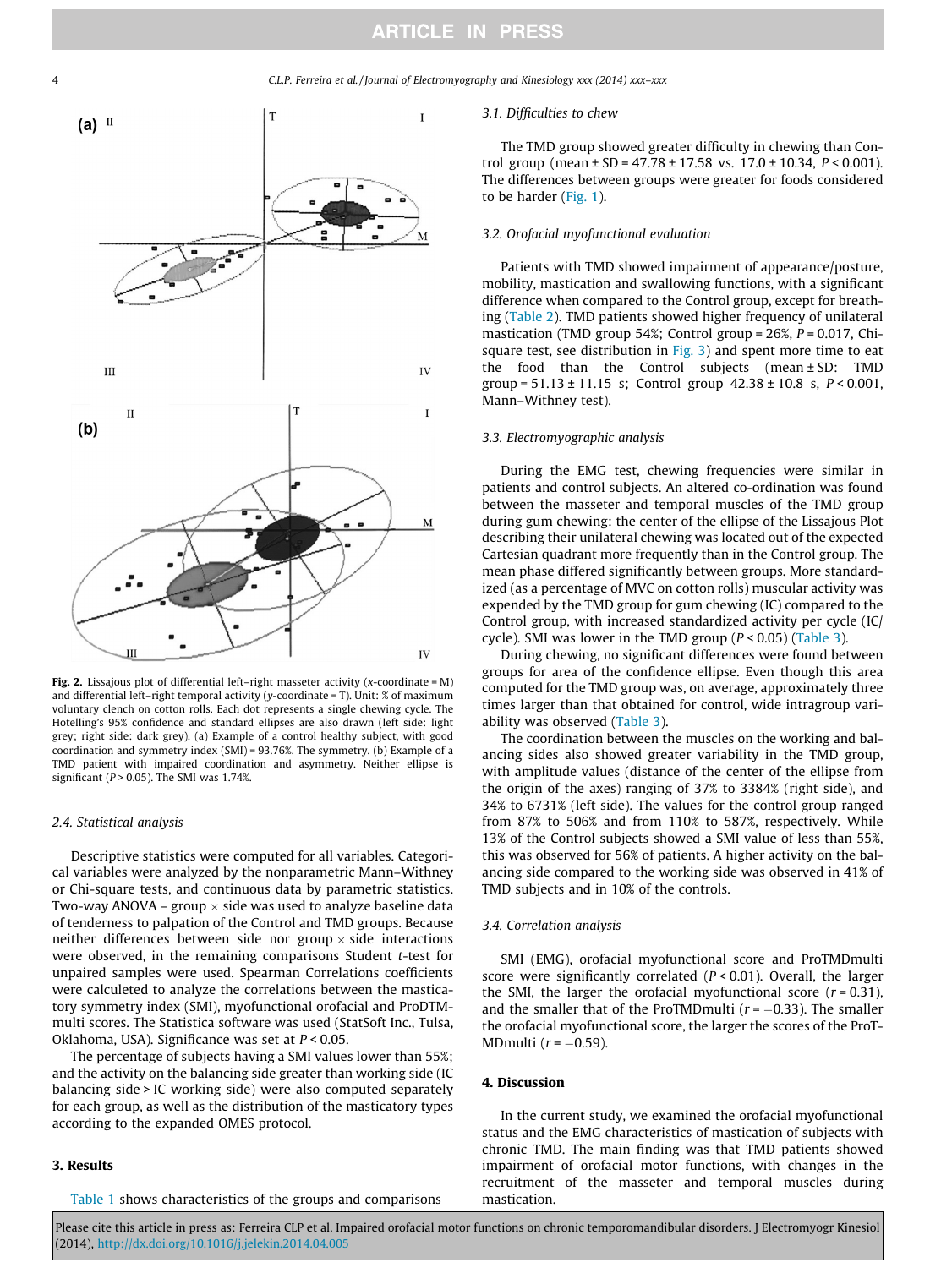#### C.L.P. Ferreira et al. / Journal of Electromyography and Kinesiology xxx (2014) xxx–xxx

#### <span id="page-4-0"></span>Table 1

Characteristics and comparisons of the Control and TMD groups.

|                                      |           | Control $(n = 30)$<br>Mean (SD) | TMD $(n = 46)$<br>Mean (SD) | $\overline{P}$            |
|--------------------------------------|-----------|---------------------------------|-----------------------------|---------------------------|
| Age (years)                          |           | 29.20 (8.87)                    | 33.72 (11.04)               | 0.06 <sup>a</sup>         |
| TMD severity - ProTMDmulti           |           | 2.90(4.8)                       | 147.59 (76.48)              | < 0.001 <sup>b</sup>      |
| Range of jaw movements (mm)          |           |                                 |                             |                           |
| Active mouth-opening                 |           | 52.56 (4.77)                    | 47.17 (7.35)                | 0.015 <sup>a</sup>        |
| Lateral excursion right              |           | 8.49 (1.60)                     | 7.55(2.80)                  | 0.002 <sup>a</sup>        |
| Lateral excursion left               |           | 8.85 (1.58)                     | 7.77(2.63)                  | 0.005 <sup>a</sup>        |
| Protrusion                           |           | 7.61 (1.75)                     | 7.09(2.66)                  | 0.29 <sup>a</sup>         |
| Tenderness to palpation (0-10 scale) |           |                                 |                             |                           |
| Temporal right                       | Anterior  | 0.23(0.97)                      | 3.85(3.27)                  | $\leq 0.001$ <sup>c</sup> |
|                                      | Middle    | 0.30(0.70)                      | 2.76(3.14)                  | $\leq 0.001$ <sup>c</sup> |
|                                      | Posterior | 0.07(0.25)                      | 2.41(2.92)                  | $< 0.001$ <sup>c</sup>    |
| Temporal left                        | Anterior  | 0.07(0.25)                      | 4.22(3.09)                  | $\leq 0.001$ <sup>c</sup> |
|                                      | Middle    | 0.10(0.40)                      | 2.70(3.10)                  | $< 0.001$ <sup>c</sup>    |
|                                      | Posterior | 0.07(0.25)                      | 2.24(2.81)                  | $< 0.001$ <sup>c</sup>    |
| Masseter right                       | Origin    | 0.37(0.85)                      | 4.72(3.15)                  | $< 0.001$ <sup>c</sup>    |
|                                      | Body      | 0.97(1.03)                      | 5.50(3.15)                  | $< 0.001$ <sup>c</sup>    |
|                                      | Insertion | 0.40(0.97)                      | 4.83(3.10)                  | $< 0.001$ <sup>c</sup>    |
| Masseter left                        | Origin    | 0.27(0.64)                      | 5.20(3.14)                  | $\leq 0.001$ <sup>c</sup> |
|                                      | Body      | 0.70(1.06)                      | 5.93(3.15)                  | $< 0.001$ <sup>c</sup>    |
|                                      | Insertion | 0.43(0.77)                      | 5.72 (3.39)                 | $< 0.001$ <sup>c</sup>    |
| Posterior mandibular region          | Right     | 0.87(1.89)                      | 6.63(3.05)                  | $< 0.001$ <sup>c</sup>    |
|                                      | Left      | 0.53(1.28)                      | 6.65(3.22)                  | $\leq 0.001$ <sup>c</sup> |
| Submandibular region                 | Right     | 0.13(0.43)                      | 3.04(3.28)                  | $< 0.001$ <sup>c</sup>    |
|                                      | Left      | 0.17(0.46)                      | 3.13(3.23)                  | $\leq 0.001$ <sup>c</sup> |
| Lateral pterygoid                    | Right     | 2.07(2.46)                      | 7.78 (2.29)                 | $< 0.001$ <sup>c</sup>    |
|                                      | Left      | 1.93(1.89)                      | 8.17 (1.98)                 | $< 0.001$ <sup>c</sup>    |
| Tendon of the temporal               | Right     | 1.73(2.12)                      | 8.02(2.40)                  | $< 0.001$ <sup>c</sup>    |
|                                      | Left      | 1.53(1.98)                      | 8.24(2.19)                  | $< 0.001$ <sup>c</sup>    |
| TMJ/Lateral pole                     | Right     | 0.77(1.19)                      | 6.89(2.95)                  | $< 0.001$ <sup>c</sup>    |
| TMJ/Posterior attachement            | Left      | 0.23(0.68)                      | 3.48 (3.74)                 | $< 0.001$ <sup>c</sup>    |
| TMJ/Lateral pole                     | Right     | 0.37(0.76)                      | 7.15(2.65)                  | $\leq 0.001$ <sup>c</sup> |
| TMJ/Posterior attachement            | Left      | 0.27(0.87)                      | 3.87 (3.87)                 | $< 0.001$ <sup>c</sup>    |

0–10 VAS scale (endpoints: 0 no pain and 10 extreme pain) TMJ: Temporomandibular Joint; P: probability in the statistical test. All P < 0.05 are significant. <sup>a</sup> Student t-test.

**b** Mann-Withney test.

Significant group difference in the two-way ANOVA (group  $\times$  side). Neither differences between sides nor group  $\times$  side interactions were observed.

### Table 2

|  |  |  |  |  |  |  |  |  | Orofacial myofunctional evaluation of the Control and TMD groups. |  |  |  |  |
|--|--|--|--|--|--|--|--|--|-------------------------------------------------------------------|--|--|--|--|
|--|--|--|--|--|--|--|--|--|-------------------------------------------------------------------|--|--|--|--|

| Conditions       | Maximum scores     | Control<br>$(n = 30)$ |      | TMD<br>$(n = 46)$ |      | P         |
|------------------|--------------------|-----------------------|------|-------------------|------|-----------|
|                  | Appearance/posture |                       | SD   | Mean              | SD   |           |
| Lips             | 3                  | 2.70                  | 0.47 | 2.26              | 0.44 | 0.001     |
| Jaw              | 3                  | 2.80                  | 0.41 | 2.20              | 0.40 | < 0.001   |
| Checks           | 3                  | 2.80                  | 0.41 | 2.41              | 0.65 | 0.020     |
| Facial symmetry  | 3                  | 2.30                  | 0.47 | 1.93              | 0.49 | 0.019     |
| Tongue           | 3                  | 2.77                  | 0.43 | 2.30              | 0.47 | 0.001     |
| Hard palate      | 3                  | 2.80                  | 0.41 | 2.43              | 0.62 | 0.022     |
| Mobility         |                    |                       |      |                   |      |           |
| Lips             | 12                 | 11.70                 | 0.70 | 10.74             | 1.53 | 0.011     |
| Tongue           | 18                 | 14.87                 | 2.47 | 13.70             | 1.75 | 0.050     |
| Jaw              | 15                 | 13.83                 | 1.02 | 12.43             | 1.44 | < 0.001   |
| Checks           | 12                 | 11.83                 | 0.38 | 11.07             | 1.22 | 0.01      |
| <b>Functions</b> |                    |                       |      |                   |      |           |
| <b>Breathing</b> | 3                  | 2.93                  | 0.25 | 2.87              | 0.34 | <b>NS</b> |
| Deglutition      | 15                 | 14.30                 | 0.99 | 13.39             | 1.27 | 0.001     |
| Mastication      | 10                 | 14.30                 | 2.31 | 11.72             | 3.02 | < 0.001   |
| <b>SUM</b>       | 103                | 99.93                 | 4.68 | 89.46             | 6.96 | < 0.001   |

P: probability of Mann–Whitney test. NS. not significant. P > 0.05; Maximum scores (normal value) of the OMES protocol.

The TMD group had significantly lower OMES scores ([De Felício](#page-5-0) [et al., 2012a,b\)](#page-5-0) and masticatory function clinically characterized by the perception of greater difficulty to chew, i.e., less ability, prevalence of the unilateral chewing type [\(Ratnasari et al., 2011\)](#page-6-0) and more time spent during free mastication compared to the Control group.

During the EMG chewing test, the TMD group showed a less accurate combination of the four analyzed muscles (masseter and temporal muscles) on the working side (phase) and in the differential activations compared to the balancing side (location of the ellipses on the Cartesian coordinate system), with a reduced SMI and an increased standardized muscle activity employed to perform the function (IC and IC/cycle) compared to the Control group. These results differed from those found in subjects with short lasting and mild-moderate severity TMD ([De Felício et al., 2013\)](#page-5-0).

Patients with TMD more frequently showed variations (even not significant) in muscle recruitment at each chewing stroke (wider confidence ellipses) ([Tartaglia et al., 2008](#page-6-0)), and larger mean amplitude values and variability (standard deviation) than healthy subjects [\(Sforza et al., 2010](#page-6-0)). The increased co-activation of the muscles on the balancing side might have contributed to a higher mean of IC, in contrast to the equilibrated and differential capacity of healthy subjects, who had a lower activity of balancing side (BS) than of working side (WS) masticatory muscles during unilateral chewing. The increase of the masseter WS/BS ratio due to decrease of BS activity represents a motor control feature to prevent BS dental contact and to limit loads acting on them in case they occur. A possible role for TMJ protection was suggested ([Schubert et al.,](#page-6-0) [2012; Morneburg et al., 2013](#page-6-0)).

Based on results, symmetry in the muscular coordination between right and left side mastication (SMI) matches with the condition of components and functions of the stomatognathic system and that established by TMD severity test. These confirm the relationship among indices of orofacial myofunction, ProDTMmulti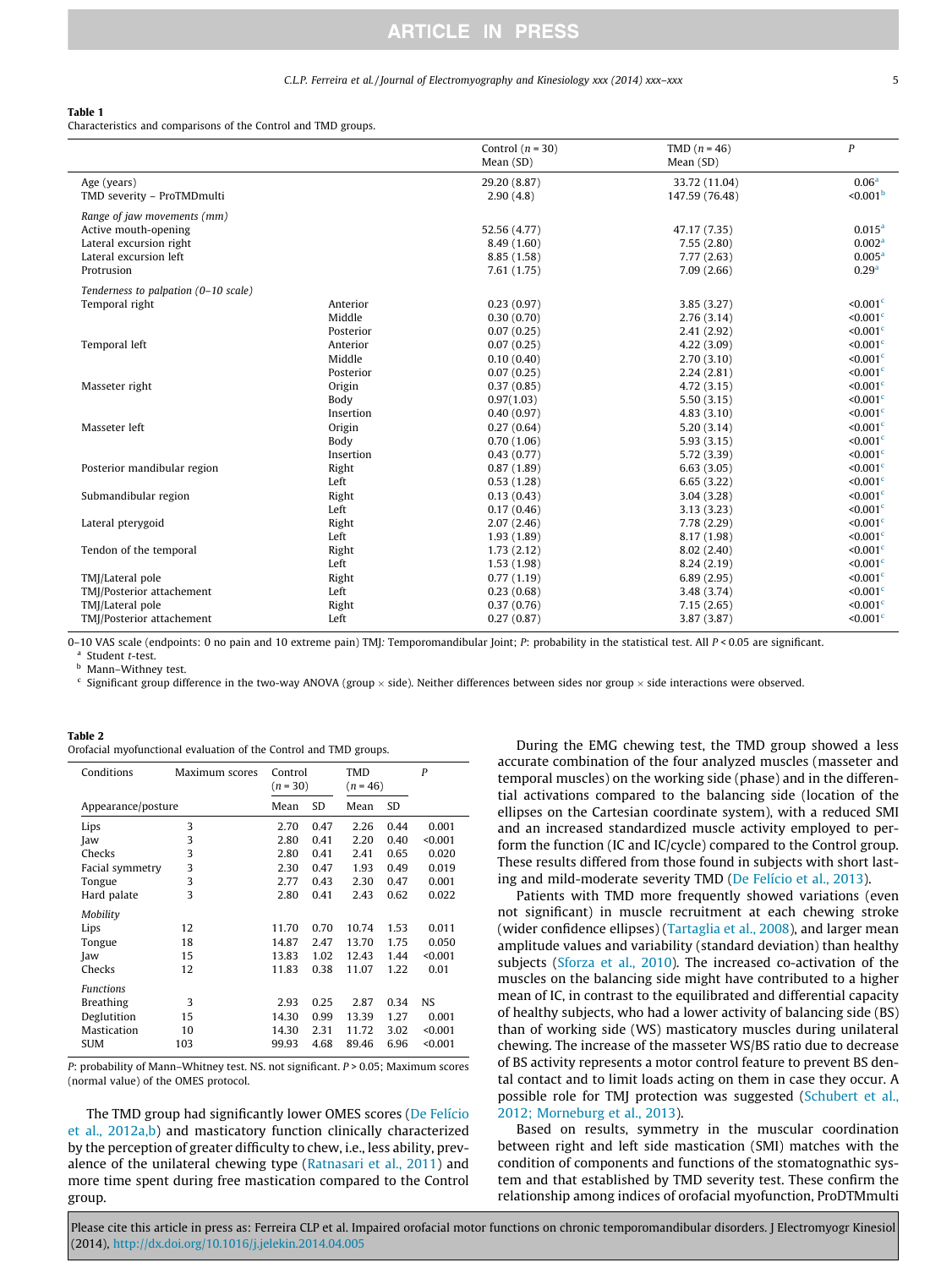<span id="page-5-0"></span>6 C.L.P. Ferreira et al. / Journal of Electromyography and Kinesiology xxx (2014) xxx–xxx



Fig. 3. Distribution of groups regarding the masticatory type in percentage (%).

Table 3 Electromyographic parameters of unilateral gum chewing.

|                       | Unit            | Control |         | <b>TMD</b> | P        |           |
|-----------------------|-----------------|---------|---------|------------|----------|-----------|
|                       |                 | Mean    | SD.     | Mean       | SD.      |           |
| Frequency             | Hz.             | 1.22    | 0.26    | 1.27       | 0.24     | NS.       |
| Amplitude             | %               | 227.86  | 109.92  | 419.18     | 824.12   | <b>NS</b> |
| Phase                 | deg             | 44.83   | 58.46   | 67.89      | 75.23    | 0.046     |
| Confidence<br>ellipse | $\frac{9}{2}$   | 3125.16 | 3061.34 | 11142.34   | 38301.08 | <b>NS</b> |
| Global activity       | $\frac{9}{5}$ s | 1212.31 | 598.24  | 1905.04    | 2091.39  | 0.014     |
| Activity/cycle        | $\chi^*$ s      | 66.16   | 28.88   | 95.47      | 96.46    | 0.024     |
| SMI                   | %               | 66.50   | 18.33   | 44.76      | 29.20    | < 0.001   |

SMI: symmetric mastication index; P: probability of Student's t-tests. NS: not significant,  $P > 0.05$ .

scores and EMG symmetry, previously observed in static activity (De Felício et al., 2012a).

The present findings indicated poorly developed or poorly adapted orofacial motor control, that include but are not limited to the mastication, thus supporting our hypotheses: patients with moderate-severe chronic TMD have an altered orofacial motor control. This disability is correlated with TMD severity. A better understanding of these behaviors is important for the development of new therapeutic strategies.

Orofacial behaviors are determined by use and sensory experience, and pain is a potential factor for the adaptation of these behaviors, aiming at the maintenance of function and the protection of the system. However, orofacial functions may be maladapted, negative over time, and irreversible; even when their cause is eliminated (Avivi-Arber et al., 2011; Hellmann et al., 2011; Trulsson et al., 2012; van der Bilt, 2011). Additionally, there is growing evidence that primary somatosensory reorganization may occur in chronic pain conditions (Avivi-Arber et al., 2011), suggesting the need to incorporate other strategies for rehabilitation in addition to those traditionally employed.

Because exercise therapy is relevant for the rehabilitation of patients with musculoskeletal pain ([Fuentes et al., 2011;](#page-6-0) [Michelotti et al., 2012\)](#page-6-0), TMJ with disc displacement [\(Haketa](#page-6-0) [et al., 2010\)](#page-6-0), and an oral-motor program optimizes the rehabilitation of swallowing and oral movements ([Mangilli et al., 2012\)](#page-6-0), these options should be better explored to potentiate the success of the treatment of patients with TMD.

A promising direction for new investigations about rehabilitation of TMD patients may be the translation of recent findings about the potential of orofacial motor training, skilled or precision tasks, in order to promote changes in muscle recruitment ([Hellmann et al., 2011](#page-6-0)) and to facilitate the cortical neuroplastic changes (Avivi-Arber et al., 2011; Boudreau et al., 2013).

The present findings refer to a group of patients with chronic TMD, and moderate-severe signs and symptoms, diagnosed on the basis of physical examination and questionaries. However, the use of TMJ imaging to supplement clinical examination is recommended (Al-Saleh et al., 2012). Therefore, the current results should be interpreted with caution. Moreover, as previously explained, orofacial functions may be modified by several factors; therefore dental occlusion may be an adjunctive factor causing the differences found between TMD and Control groups, beside TMD and pain. Further studies are necessary to compare the orofacial motor control of subjects with and without TMD with similar occlusal characteristics, determined by specific examination.

Because in the current study examined men showed mild signs and symptoms of TMD, only women were selected. In fact, greater pain and muscle tenderness on palpation has been found in female than in male TMD patients ([Schmid-Schwap et al., 2013](#page-6-0)).

#### 5. Conclusion

Patients with chronic TMD, and moderate-severe signs and symptoms, showed impairment of the clinical and EMG parameters of masticatory function, with a less accurate recruitment of the temporal and masseter muscles on the working and balancing sides.

Impairment of swallowing and of other orofacial motor actions was also observed and should be considered in the elaboration of programs for TMD rehabilitation in order to relieve pain and to provide a lasting functional recovery.

### 6. Conflict of interest

The authors declare that they have no conflict of interest.

#### Acknowledgments

This work was supported by National Council for Scientific and Technological Development (CNPq) and Provost's Office for Research of the University of São Paulo, Brazil. The first author received a fellowship from Coordination of Improvement of Higher Education Personnel (CAPES).

#### References

- [Al-Saleh MA, Armijo-Olivo S, Flores-Mir C, Thie NM. Electromyography in](http://refhub.elsevier.com/S1050-6411(14)00069-8/h0005) [diagnosing temporomandibular disorders. J Am Dent Assoc 2012;143:351–62](http://refhub.elsevier.com/S1050-6411(14)00069-8/h0005).
- [Avivi-Arber L, Martin R, Lee JC, Sessle BJ. Face sensorimotor cortex and its](http://refhub.elsevier.com/S1050-6411(14)00069-8/h0010) [neuroplasticity related to orofacial sensorimotor functions. Arch Oral Biol](http://refhub.elsevier.com/S1050-6411(14)00069-8/h0010) [2011;56:1440–65.](http://refhub.elsevier.com/S1050-6411(14)00069-8/h0010)
- [Bakke M, Hansdottir R. Mandibular function in patients with temporomandibular](http://refhub.elsevier.com/S1050-6411(14)00069-8/h0015) [joint pain: a 3-year follow-up. Oral Surg Oral Med Oral Pathol Oral Radiol Endod](http://refhub.elsevier.com/S1050-6411(14)00069-8/h0015) [2008;106:227–34.](http://refhub.elsevier.com/S1050-6411(14)00069-8/h0015)
- [Boudreau SA, Lontis ER, Caltenco H, et al. Features of cortical neuroplasticity](http://refhub.elsevier.com/S1050-6411(14)00069-8/h0020) [associated with multidirectional novel motor skill training: a TMS mapping](http://refhub.elsevier.com/S1050-6411(14)00069-8/h0020) [study. Exp Brain Res 2013;225:513–26](http://refhub.elsevier.com/S1050-6411(14)00069-8/h0020).
- [De Felício CM, Melchior M de O, Da Silva MA. Clinical validity of the protocol for](http://refhub.elsevier.com/S1050-6411(14)00069-8/h0025) [multi-professional centers for the determination of signs and symptoms of](http://refhub.elsevier.com/S1050-6411(14)00069-8/h0025) [temporomandibular disorders. Part II. Cranio 2009;27:62–7.](http://refhub.elsevier.com/S1050-6411(14)00069-8/h0025)
- [De Felício CM, Ferreira CL, Medeiros AP, Rodrigues Da Silva MA, Tartaglia GM, Sforza](http://refhub.elsevier.com/S1050-6411(14)00069-8/h0030) [C. Electromyographic indices, orofacial myofunctional status and](http://refhub.elsevier.com/S1050-6411(14)00069-8/h0030) [temporomandibular disorders severity: a correlation study. J Electromyogr](http://refhub.elsevier.com/S1050-6411(14)00069-8/h0030) [Kinesiol 2012a;22:266–72.](http://refhub.elsevier.com/S1050-6411(14)00069-8/h0030)
- [De Felício CM, Medeiros AP, de Oliveira Melchior M. Validity of the 'protocol of oro](http://refhub.elsevier.com/S1050-6411(14)00069-8/h0035)[facial myofunctional evaluation with scores' for young and adult subjects. J Oral](http://refhub.elsevier.com/S1050-6411(14)00069-8/h0035) [Rehabil 2012b;39:744–53.](http://refhub.elsevier.com/S1050-6411(14)00069-8/h0035)
- [De Felício CM, Mapelli A, Sidequersky FV, Tartaglia GM, Sforza C. Mandibular](http://refhub.elsevier.com/S1050-6411(14)00069-8/h0040) [kinematics and masticatory muscles EMG in patients with short lasting TMD of](http://refhub.elsevier.com/S1050-6411(14)00069-8/h0040) [mild-moderate severity. J Electromyogr Kinesiol 2013;23:627–33.](http://refhub.elsevier.com/S1050-6411(14)00069-8/h0040)
- [Douglas CR, Avoglio JL, de Oliveira H. Stomatognathic adaptive motor syndrome is](http://refhub.elsevier.com/S1050-6411(14)00069-8/h0045) [the correct diagnosis for temporomandibular disorders. Med Hypotheses](http://refhub.elsevier.com/S1050-6411(14)00069-8/h0045) [2010;74:710–8](http://refhub.elsevier.com/S1050-6411(14)00069-8/h0045).